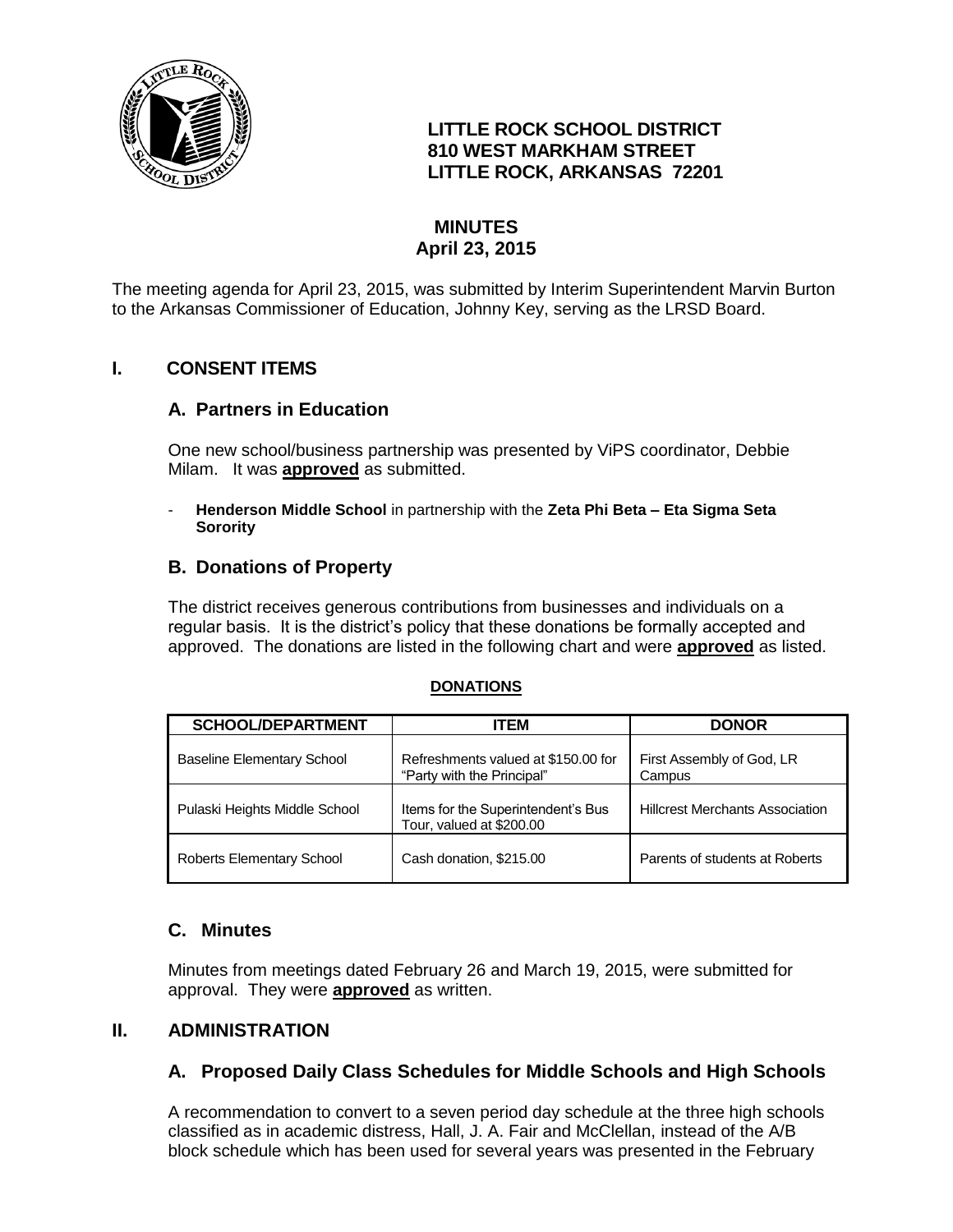2015 agenda and approved by the Commissioner. In addition, it was also approved to move to a seven period day schedule at Cloverdale, Dunbar, Henderson, Mabelvale, Mann and Pulaski Heights Middle schools. An eight period day had been in effect for the past 3 years in the middle schools.

In April, the administration requested rescinding that approval and maintaining the eightperiod day schedule for the middle schools. Teachers will be required to instruct students for six periods rather than the current five.

At the high school level, the LRSD requested approval to change to a seven-period day schedule at J. A. Fair, Hall, and McClellan. Central High and Parkview would remain on the current A/B block schedule. Teachers will teach for five periods and have collaboration/teaming period and a personal prep period. The seven period day schedule will allow students at the schools designated as academically distressed to meet each day in every class. Teachers in these schools will have common planning time as a key component of their improvement initiative.

The recommendation for the class schedule changes for middle and high schools was **approved** as submitted.

# **VI. EDUCATIONAL SERVICES**

#### **A. Recommendation for Elementary Science Textbooks/Instructional Materials**

The administration recommended approval of the textbook series selected by the elementary science textbook review committee, Houghton Mifflin Harcourt *Science Fusion.* The committee considered the Next Generation Science Standards as endorsed by the State of Arkansas; the books and related resources are aligned with those state standards.

In approving the request, Commissioner Key considered budgetary information not previously included in the agenda. **Approval was granted** for the purchase of elementary science textbooks.

# **VII. HUMAN RESOURCES**

#### **A. Personnel Changes**

Routine personnel changes were printed in the agenda. In addition to the listing dated April 23, 2015, an attachment dated April 2, 2015 was included. These were items held over from an April 7, special meeting where no action had been taken. The personnel changes were **approved** as submitted.

# **VIII. FINANCE & SUPPORT SERVICES**

- **A. Minority & Women Business Enterprise – Monthly Reports, February 2015**
- **B. Minority & Women Business Enterprise – Monthly Reports, March 2015**